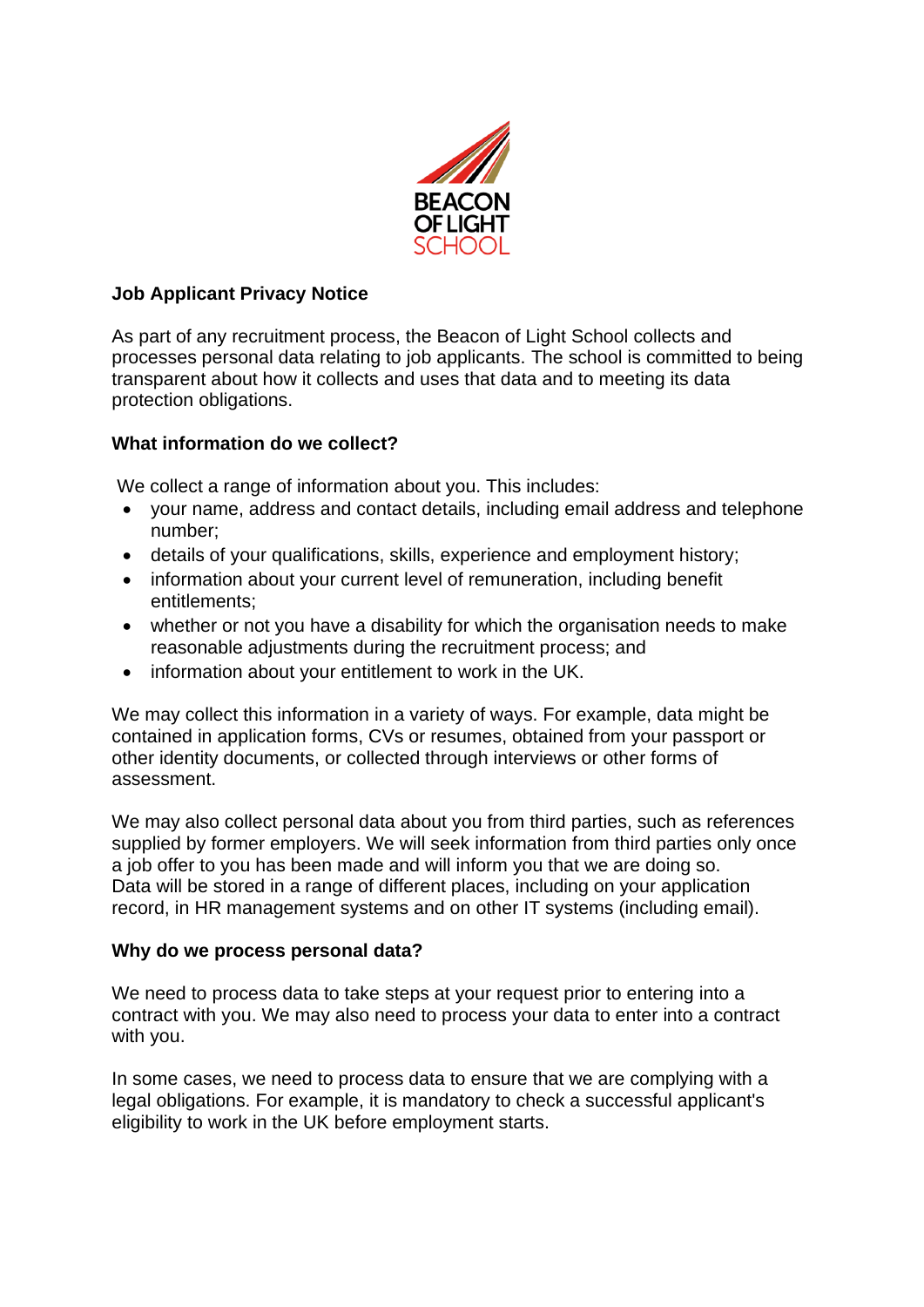We have a legitimate interest in processing personal data during the recruitment process and for keeping records of the process. Processing data from job applicants allows us to manage the recruitment process, assess and confirm a candidate's suitability for employment and decide to whom we offer a job.

We may also need to process data from job applicants to respond to and defend against legal claims.

We may process special categories of data, such as information about ethnic origin, sexual orientation or religion or belief, to monitor recruitment statistics.

We may also collect information about whether or not applicants are disabled to make reasonable adjustments for candidates who have a disability.

We process such information to carry out our legal obligations and exercise specific rights in relation to employment.

If your application is unsuccessful, we may keep your personal data on file in case there are future employment opportunities for which you may be suited. We will ask for your consent before we keep your data for this purpose and you are free to withdraw your consent at any time.

#### **Who has access to your data?**

Your information may be shared internally for the purposes of the recruitment exercise. This includes members of the HR and recruitment team, interviewers involved in the recruitment process, managers in the business area with a vacancy and IT staff if access to the data is necessary for the performance of their roles. We will not share your data with third parties, unless your application for employment is successful and we make you an offer of employment. We will then share your data with former employers to obtain references for you, to obtain necessary background checks.

## **How does the School / Academy protect data?**

We take the security of your data seriously. We have internal policies and controls in place to ensure that your data is not lost, accidentally destroyed, misused or disclosed, and is not accessed except by our employees in the proper performance of their duties.

#### **For how long does the school/academy keep data?**

If your application for employment is unsuccessful, the organisation will hold your data on file for 6 (six) months after the end of the relevant recruitment process. If you agree to allow us to keep your personal data on file, we will hold your data on file for a further 6 (six) months for consideration for future employment opportunities. At the end of that period, or once you withdraw your consent, your data is deleted or destroyed. You will be asked when you submit your CV whether you give us consent to hold your details for the full 12 months in order to be considered for other positions or not.